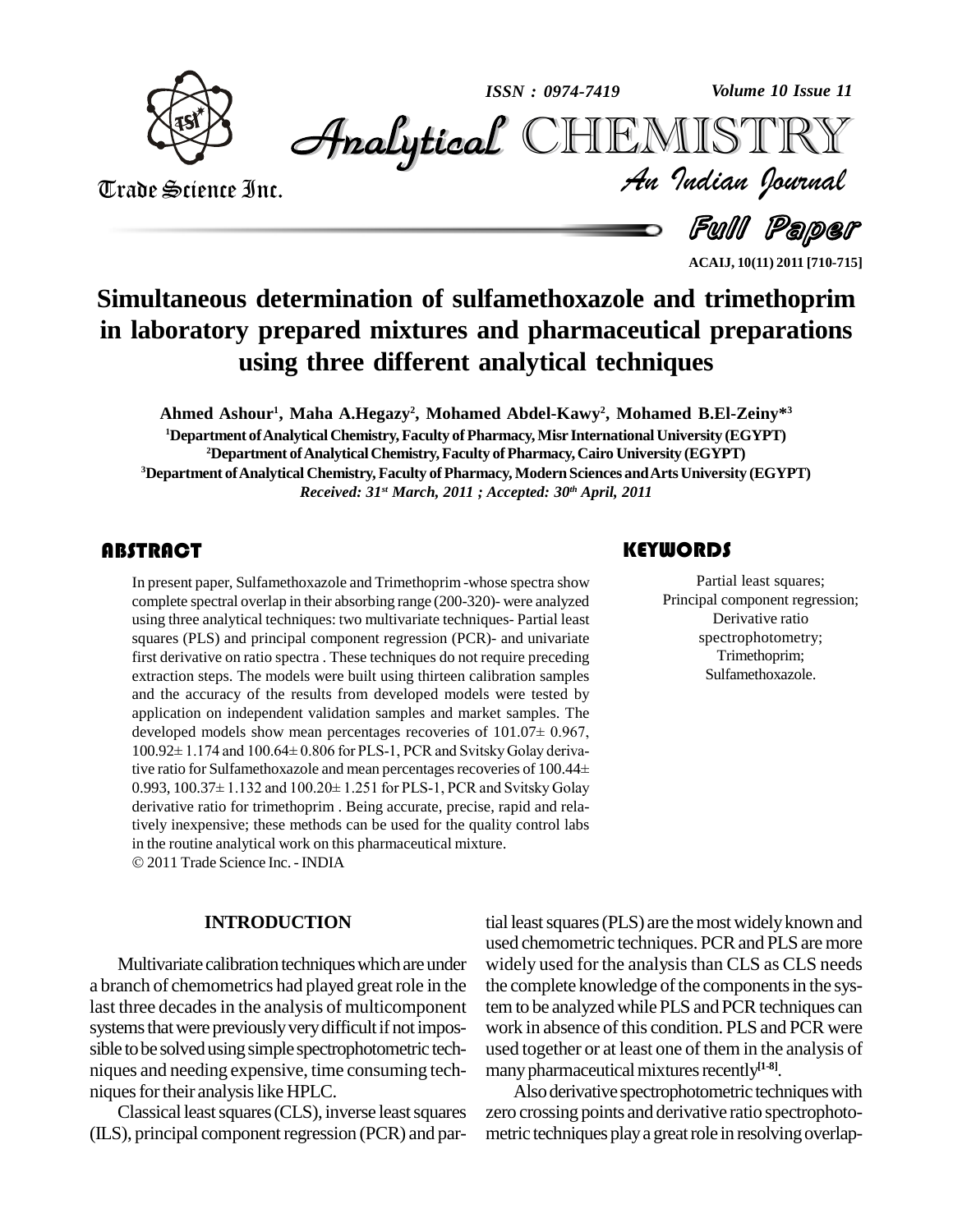# Full Paper

ping peaks and allow for simultaneous spectrophotometric analysis of drugs with overlapping spectra.

In this paper; PLS, PCR along with first derivative on ratio spectra were used for the analysis of sulfamethoxazole (4-Amino-*N-*(5-methyl-3 isoxazolyl)benzenesulfonamide) (SMZ) and trimethoprim(5-[(3,4,5-Trimethoxyphenyl)methyl]-2,4 pyrimidinediamine) (TMP) pharmaceutical mixture. This mixture is used in pharmaceutical market as antibacterial dosage form in the treatment of respiratory and urinary tract infections. This drug mixture had been analyzed in the literature using different analytical techniques including: ratio derivative spectrophotometry with simultaneous standard additions method<sup>[9]</sup>, differential pulse voltammetry **[10]**, HPLC**[11-16]**, LC/MS/MS **[17-20]**. Few papers were published for the analysis of this mixture using some chemometric techniques: PLS and PCR on HPLC-DAD data at five wavelengths **[21]**, orthogo nal signal correction- Partial least squares (OSC/  $PLS$ <sup>[22]</sup>. [PCR and PLS]<sup>[23]</sup> had been used giving bad  $\frac{1}{\sqrt{2}}$ results for sulfamethoxazole of 107% with percent relative prediction errors of 10.4 and 109% with percent relative prediction errors of 10.8 for PCR and PLS, respectively.

## **Principle Component Regression(PCR)**

This is a chemometric technique based on the inverse expression of Beer's law. PCR is one of the most widely applicable chemometric technique as it is full spectrum technique which does not require the knowledge about interfering substances in the system to be analyzed. Its main disadvantage is that it considers the concentration matrix to be error free which is not true in the real situations.

PCR had been successfully used for the analysis of SMZ-TMP mixture as will be shown in the results section.

## **Partial Least Squares(PLS)**

It is similar to PCR being based on the inverse expression of Beer's law. PLS differs from PCR in that it considers the concentration matrix also susceptible to error and performsimultaneous decomposition of both spectral and concentration matrices.

PLS had been successfully used for the analysis of SMZ-TMP mixture as will be shown in the results section.

## **Derivative Ratio Spectrophotometry**

In thistechnique, the spectra of one component is either divided by the spectrum of the other component that gives best quantitative results or divided by the normalized spectrum of the other component and looking for the peak place at which the first component can be determined in the mixture spectra without being affected by the other component.

### **EXPERIMENTAL**

#### **Apparatus and software**

A Shimadzu UV 1800 double-beam spectrophotometer connected to a computer loaded with Shimadzu software UV prob 2.32 was used (Hiroshima, Japan). UV spectra were recorded using a 1-cm quartz cell; the scanrangewas 200-400nmwith 1nmintervals.The computations were done using the Matlab 7.1 software, and our own written codes for calculating PLS-1, PCR according to the algorithms **[24]** and matlab code for SavitskyGolayderivative calculation.

## **Samples and reagents**

#### **Samples**

#### **Pure samples**

## **Sulfamethoxazole**

Sulfamethoxazole was kindly supplied by GlaxoSmithKline pharmaceutical companycertified to contain 100.3%.

## **Trimethoprim**

Trimethoprim was kindly supplied by GlaxoSmithKline pharmaceutical companycertified to contain 99.8%.

#### **Market samples**

A commercial pharmaceutical formulation (Septrin) tablets produced byGlaxoSmithKline pharmaceutical companyBatch no.092172A labeled to contain 800 mg sulfamethoxazole and 160 mg trimethoprim per tablet was obtained from the local market.

## **Reagents**

Methanol was of analytical spectroscopic grade and obtained from El-Nasr Pharmaceutical Chemicals Company.

## **Standard solutions**

## **Stock solutions**

Stock solutions of sulfamethoxazole and

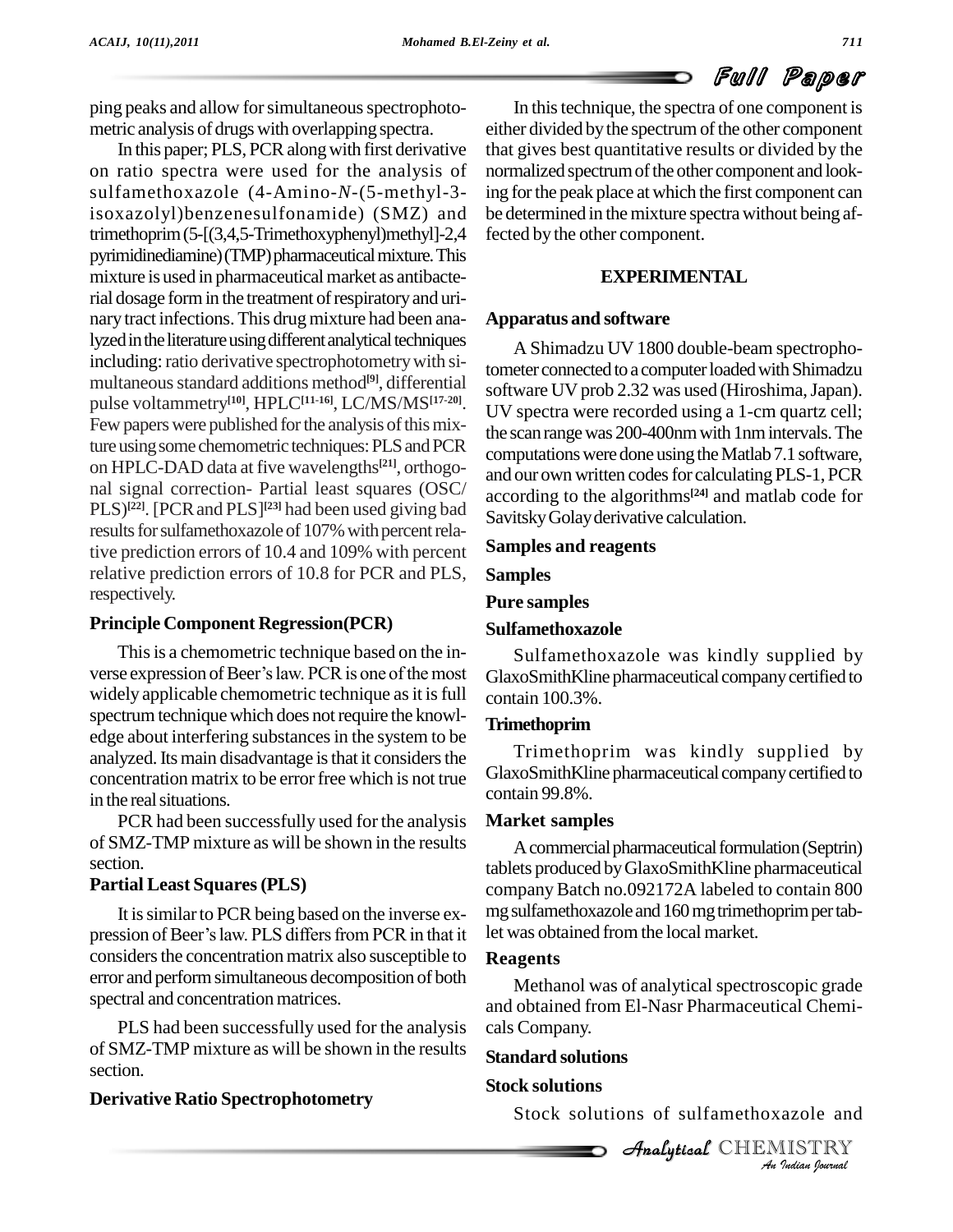## Full Paper

trimethoprim were prepared by dissolving 0.1 gm of each drug in least amount of methanol spectroscopic grade in 100mLvolumetric flask andcompleting to the mark with distilled water and so obtaining 1mg/mL stock solution for both components.

#### **Working solutions**

Working solutions of sulfamethoxazole and trimethoprim were prepared by diluting 50mLand 10 mL of stock solutions of sulfamethoxazole and trimethoprim, respectively in 250 mL volumetric flask and completing to the mark with distilled water to obtain working solutions of 200  $\mu$ g/mL and 40  $\mu$ g/mL of sulfamethoxazole and trimethoprim respectively.

Multilevel multifactor experimental design was used for the construction of 25 binary mixture solutions. A five-level two-factor designwas used.The concentrafor the construction of 25 binary mixture solutions. A<br>five-level two-factor design was used. The concentra-<br>tions of sulfamethoxazole are ranging from  $(32 \mu g/mL$ five-level two-factor design was used. The concentra-<br>tions of sulfamethoxazole are ranging from  $(32 \mu g/mL$ <br>to  $48 \mu g/mL)$  and the concentrations of trimethoprim tions of sulfamethoxazole are ranging from  $(32 \mu g/mL)$ <br>to 48  $\mu g/mL)$  and the concentrations of trimethoprim<br>are ranging from  $(6.4 \mu g/mL)$  to 9.6  $\mu g/mL)$ . From these 25 mixtures, the odd samples were chosen to be used in building the model (calibration samples), while the even samples were used to build the validation set.  $(TABLE 1)$  shows the concentrations of the two components in the 25 prepared mixtures.

#### **Pharmaceutical preparations**

Ten tabletswere accuratelyweighed and powdered and an amount equivalent to one eighth tablet was taken and put in contact with 30 mL of methanol in volumetric flask 100 mL and the volume completed to the mark with distilled water. The flask was subjected to me chanical shaking for 30 minutes to ensure complete dissolution of the two active ingredients, and then the solution was filtered. The receiving flask was washed with part of the filterate. 4 mLof the filterate wastaken in 100 mL volumetric flask and then the volume was completed to the mark with distilled water. This solution was measured spectroscopically.

#### **General procedure**

<sup>Was det</sup><br>to Matlab software version 7.1 for signal processing *I*<br>**ID DISCUS:**<br>ILSTRY<br>*Indian hournal* The absorption spectra of calibration set, validation set and pharmaceutical preparation were recorded and analysis.

#### **RESULTSAND DISCUSSIONS**

CHEMISTRY

| <b>Sample</b><br>no.    | Sulfamethoxazole<br>$(\mu g/mL)$ | Trimethoprim<br>$(\mu g/mL)$ |
|-------------------------|----------------------------------|------------------------------|
| $\mathbf{1}$            | 40                               | 8                            |
| $\boldsymbol{2}$        | 40                               | 6.4                          |
| 3                       | 32                               | 6.4                          |
| $\overline{\mathbf{4}}$ | 32                               | 9.6                          |
| 5                       | 48                               | 7.2                          |
| 6                       | 36                               | 9.6                          |
| $\overline{7}$          | 48                               | 8                            |
| 8                       | 40                               | 7.2                          |
| 9                       | 36                               | 7.2                          |
| 10                      | 36                               | 8.8                          |
| 11                      | 44                               | 9.6                          |
| 12                      | 48                               | 8.8                          |
| 13                      | 44                               | $8\,$                        |
| 14                      | 40                               | 9.6                          |
| 15                      | 48                               | 9.6                          |
| 16                      | 48                               | 6.4                          |
| 17                      | 32                               | 8.8                          |
| 18                      | 44                               | 6.4                          |
| 19                      | 32                               | 8                            |
| 20                      | 40                               | 8.8                          |
| 21                      | 44                               | 8.8                          |
| 22                      | 44                               | 7.2                          |
| 23                      | 36                               | 6.4                          |
| 24                      | 32                               | 7.2                          |
| 25                      | 36                               | 8                            |

**TABLE 1 : Concentrations of sulfamethoxazole and**

#### **Spectral features**

The spectra in (Figure 1), show complete spectral overlap between the pure spectra of both trimethoprim and sulfamethoxazole in their spectrally active range (200-320). It is also shown that the absorbance of trimethoprim is very low in comparison to that of sulfamethoxazole in their ratio in the pharmaceutical preparation  $(1:5)$  respectively.

#### **Application of the models on calibration samples**

in the range 200-400 nm. The spectra were transferred<br>was determined by plotting the calculated predicted re-For PLS-1, the model was built using the calibration samples, the number of optimumlatent variables sidual error sum of squares (PRESS) against the number of latent variables. It was found that four latent variables are the optimal number for Sulfamethoxazole built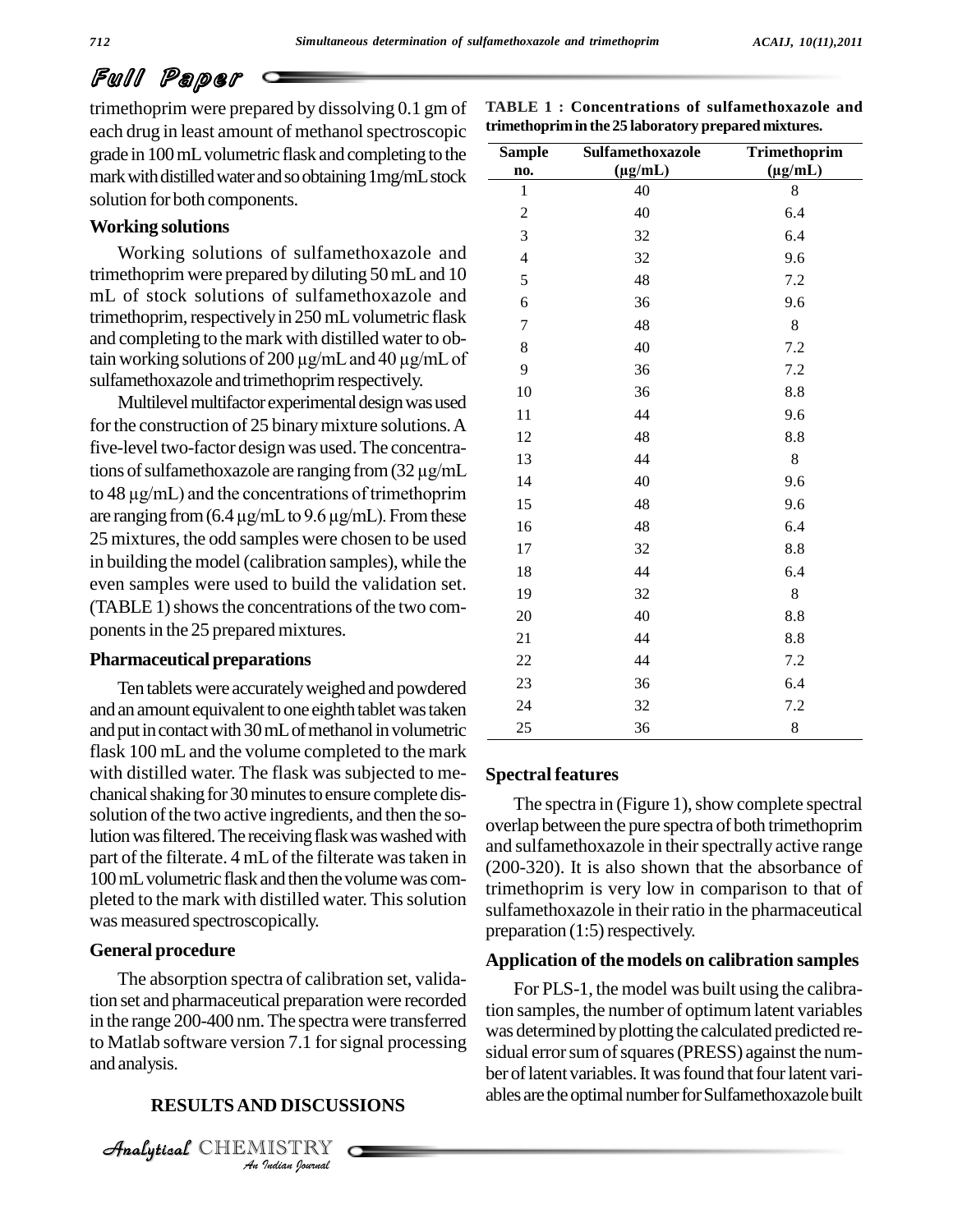

**and trimethoprim in solid line in their ratio in the pharma ceutical preparation.**



**Figure 2 : Showing the plot of PRESS against number of latent variables Showing the optimal number at four latent variablesfor sulfamethoxazole.**

model as shown in (Figure 2). It was found also that the optimal number of latent variables for trimethoprim is three as shown in (Figure 3).

For PCR, It was found that three components sufficientlymodel the data by looking to the percentage variance and cumulative percentage variance scanned by different numbers of latent variables. It was found that three principal components scan 100% of the variance in the spectra. For derivative ratio spectroscopy, it was found that for trimethoprim the best window size is 9 points with peak at 240nm and correlation coeffi cients 0.993, while for sulfamethoxazole; it was found



**Figure 3 : Showing the plot of PRESS against number of latent variables Showing the optimal number at three latent variablesfor trimethoprim.**

that the optimum window size is 7 with peak at 252nm and correlation coefficients 0.998. (Figure 4) shows the derivative ratio spectra of the calibration samples for the determination of Sulfamethoxazole, while (Figure 5) shows the derivative ratio spectra of the calibration samples for the determination of Trimethoprim.

(TABLE 2) shows the results obtained from the application of the developed models on the calibration

**Table2 :Resultsfromapplicationthemodelsonthe calibration samples**

|                      | <b>Sulfamethoxazole</b> |               |                             | <b>Trimethoprim</b> |               |                  |
|----------------------|-------------------------|---------------|-----------------------------|---------------------|---------------|------------------|
| <b>Sample</b><br>no. |                         |               | <b>Savitsky</b>             |                     |               | <b>Savitsky</b>  |
|                      | <b>PLS-1</b>            | <b>PCR</b>    | Golay<br>Der.rat            | <b>PLS-1</b>        | <b>PCR</b>    | Golay<br>Der.rat |
| 1                    | 100.53 100.51           |               | 100.57                      |                     | 100.72 100.72 | 100.80           |
| 2                    | 100.49                  | 100.46        | 99.69                       | 99.88               | 99.89         | 100.29           |
| 3                    | 100.87                  | 100.88        | 100.10                      |                     | 100.32 100.35 | 98.79            |
| 4                    | 99.71                   | 99.71         | 100.08                      | 99.27               | 99.25         | 98.37            |
| 5                    | 99.74                   | 99.71         | 100.47                      | 100.45              | 100.46        | 101.11           |
| 6                    | 99.37                   | 99.34         | 100.70                      | 99.06               | 99.04         | 99.98            |
| 7                    | 98.93                   | 98.92         | 98.69                       | 100.00              | 100.00        | 99.16            |
| 8                    | 99.16                   | 99.13         | 100.28                      | 99.32               | 99.29         | 98.68            |
| 9                    | 100.67                  | 100.72        | 100.48                      | 100.07              | 100.08        | 101.51           |
| 10                   |                         | 100.12 100.16 | 99.43                       | 99.53               | 99.54         | 100.12           |
| 11                   |                         | 100.06 100.09 | 99.83                       | 100.70 100.71       |               | 100.77           |
| 12                   |                         | 100.56 100.59 | 99.69                       |                     | 100.16 100.18 | 99.32            |
| 13                   |                         | 100.87 100.90 | 100.83                      |                     | 101.17 101.18 | 101.09           |
| mean                 |                         | 100.08 100.09 | 100.06                      |                     | 100.05 100.05 | 100.00           |
| S.D.                 | 0.653                   | 0.670         | 0.596                       | 0.632               | 0.645         | 1.044            |
|                      |                         |               | <b>Analytical</b> CHEMISTRY |                     |               |                  |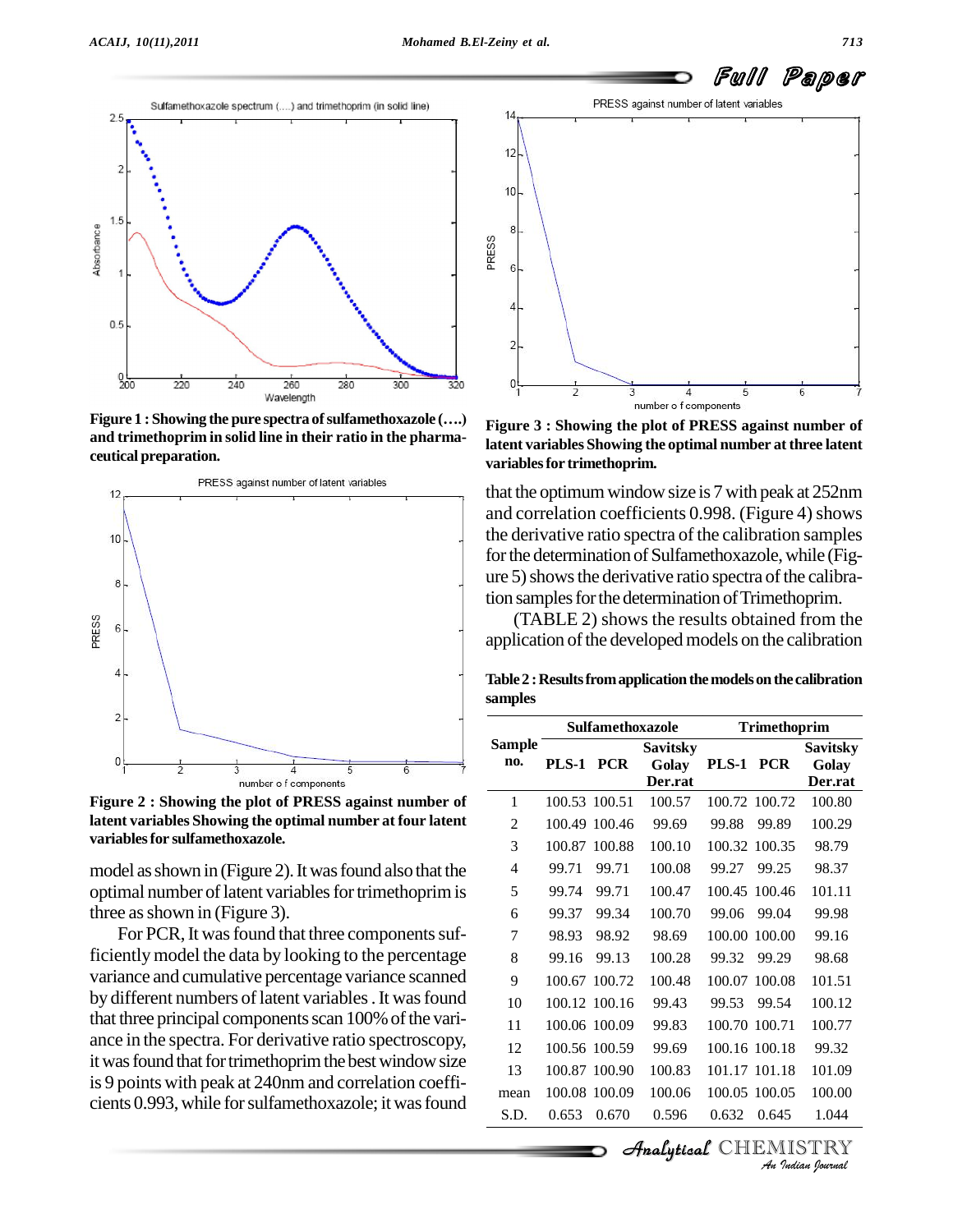## Full Paper

samples used in building these models.

#### **Testing the modelthrough validation samples**

The developed models were tested for their pre dictability using independent validation samples not used in building the model and the obtained results are presented in (TABLE 3). As shown from the results; all the methods almost perform equally well for sulfamethoxazole as shown from the mean and standard deviation of recoveries of the validation samples. On the other hand, there are two samples in the derivative ratio are not well predicted (samples 8,9). These<br>samples correspond to the lowest concentration (6.4 **Appli**<br> $\mu$ g/mL) –periphery of the space scanned by the experisamples correspond to the lowest concentration (6.4



**Figure 4 : Showsthe first derivative of the ratio spectra for** calibration samples divided by normalized trimethoprim spec**trum(peak at 252nm, window size= 7).**





<sup>260</sup><sup>280</sup><br> *a*welength<br> **erivative of the**<br> **by normalized<br>
vindow size=9**<br>
IISTRY **Figure 5 : Showsthe first derivative of the ratio spectra for calibration samples divided by normalized sulfamethoxazole spectrum (peak at 240nm, window size= 9).**

CHEMISTRY

mental design-that is why the concentration of the market sample should fall in the middle of the space scanned by a good experimental design where the best prediction will take place.

Being multivariate, PLS-1 and PCR had given good results for these samples as they extract information from many wavelengths (220-300), so they more robust in judging the concentrations than derivative ratio (univariate technique) asthey judge through information of many wavelength not single one so if one erroneous others will reduce or cancel this error.

#### **Application of the model in the marketsamples**

The developed models were applied for the analysis of the drug mixture in the pharmaceutical preparation and the obtained results were given in (TABLE4).

As stated previously, although there were some bad

**Table 3 : Resultsfrom application the models on the validation samples**

|               | Sulfamethoxazole |               |                                     | <b>Trimethoprim</b> |               |                                     |  |
|---------------|------------------|---------------|-------------------------------------|---------------------|---------------|-------------------------------------|--|
| Sample<br>no. | PLS-1 PCR        |               | <b>Savitsky</b><br>Golay<br>Der.rat | <b>PLS-1 PCR</b>    |               | <b>Savitsky</b><br>Golav<br>Der.rat |  |
| 1             |                  | 101.21 101.20 | 100.10                              |                     | 100.69 100.70 | 99.93                               |  |
| 2             |                  | 101.98 102.66 | 102.41                              |                     | 100.75 100.78 | 102.75                              |  |
| 3             | 100.79           | 101.43        | 102.25                              | 101.28 101.31       |               | 101.31                              |  |
| 4             | 99.87            | 99.81         | 99.27                               | 99.042 99.04        |               | 98.49                               |  |
| 5             | 99.67            | 100.15        | 100.97                              | 100.21              | 100.24        | 101.19                              |  |
| 6             | 99.60            | 99.27         | 99.63                               | 99.27               | 99.25         | 98.84                               |  |
| 7             | 99.51            | 99.69         | 99.97                               | 100.60              | 100.60        | 102.07                              |  |
| 8             | 98.75            | 98.36         | 99.55                               | 97.63               | 97.60         | 94.61                               |  |
| 9             | 99.65            | 99.78         | 98.69                               | 98.37               | 98.39         | 95.50                               |  |
| 10            | 100.05           | 100.29        | 100.12                              |                     | 100.40 100.42 | 101.51                              |  |
| 11            | 99.97            | 99.99         | 98.50                               |                     | 100.32 100.32 | 98.73                               |  |
| 12            |                  | 100.62 101.07 | 100.28                              |                     | 101.51 101.53 | 102.08                              |  |
| mean          |                  | 100.14 100.31 | 100.15                              | 100.01              | 100.01        | 99.93                               |  |
| S.D.          | 0.871            | 1.132         | 1.227                               | 1.181               | 1.195         | 2.618                               |  |
| RMSEV         | 0.320            | 0.421         | 0.439                               | 0.083               | 0.083         | 0.185                               |  |

results in the trimethoprim samples using derivative ratio spectroscopy, the prediction of the market sample is good and comparable to the results obtained by the PLS-1. This is due to the fact that the concentration chosen to be analyzed is in the center of the experimental design space where best predictions take place away from periphery which is more prone to some variability especially in presence of minor component as in our